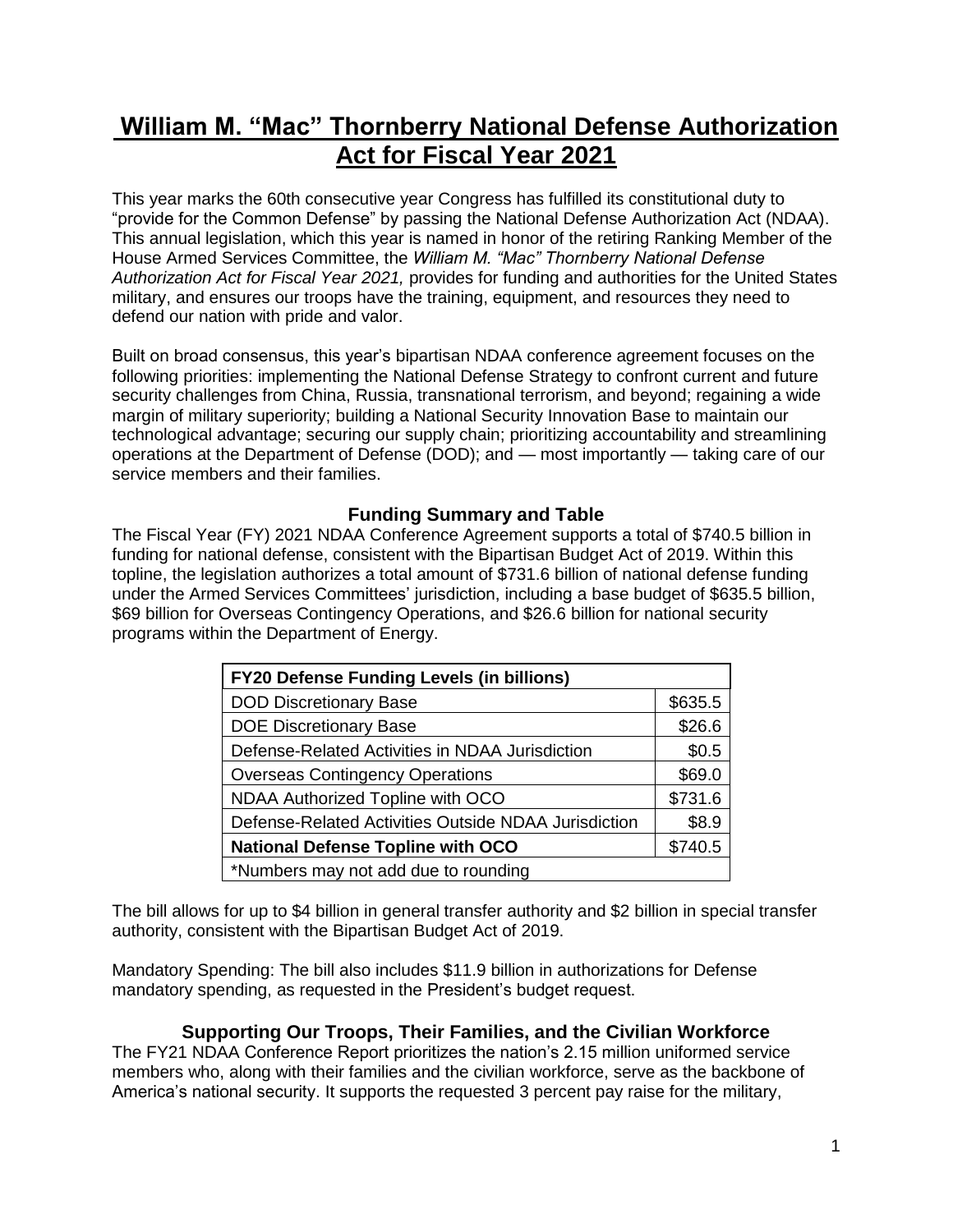increases hazardous duty pay by 10 percent, and reauthorizes more than 30 other types of bonuses and special pay. The Conference Report also adds pay incentives to recruit and retain critically needed military personnel, including pilots, submariners, health care professionals, and those with other critical skills.

To ensure our military can meet the demands placed on it, the Conference Report authorizes the following active-duty end strength levels:

- Army 485,900
- Navy 347,800
- Marine Corps 181,200
- Air Force 333,475

(The Air Force end strength authorization includes the Space Force for FY21; the Conference Report directs the Department of the Air Force to submit a formal request and justification for Space Force end strength as part of the President's budget request for FY22.)

## COVID-19

This year's NDAA has been crafted in the midst of an unprecedented national pandemic. Over the past nine months, the U.S. military has assisted in numerous ways to support communities across the nation, while at the same time facing the dual challenges of protecting the health of service members and maintaining military preparedness. The Conference Report responds to these challenges by ensuring service members have adequate diagnostic equipment, testing capabilities, and personal protective equipment, along with resources and authorities to support overall readiness.

The FY21 NDAA Conference Agreement prioritizes the health of our service members by:

- Requiring DOD to maintain a 30-day supply of personal protective equipment sufficient for every Active and Reserve service member, and ensuring that DOD's medical laboratories have the technology needed to facilitate rapid research and development of vaccines, diagnostics, and therapeutics in case of future pandemic;
- Directing the Secretary of Defense to develop a strategy for pandemic preparedness and response;
- Creating a registry of TRICARE beneficiaries diagnosed with COVID;
- Requiring the Comptroller General to conduct a study on mental health services provided to members of the Armed Forces during the pandemic;
- Establishing a coronavirus disease panel to review the military health system's response to COVID-19, evaluate its effects, and report to Congress by June 1, 2021;
- Preventing Reserve service members from having their retirement eligibility penalized because drill weekends and annual training were cancelled due to the pandemic;
- Providing health benefits authorized under sec. 1145 of title 10 for National Guard members separating from Active service, if their service was in support of federal response to COVID-19;
- Providing for at least 14 days of quarantine housing for members of the Reserves ordered to active service in response to the COVID-19 national emergency;
- Requiring the Secretary of Defense to conduct a study on the financial hardships experienced by members of the Armed Forces because of the COVID-19 pandemic; and
- Expanding the ability for VA health professionals to provide health care via telemedicine.

The bill also expands the annual leave carryover for most federal employees who have unused leave as a result of the pandemic.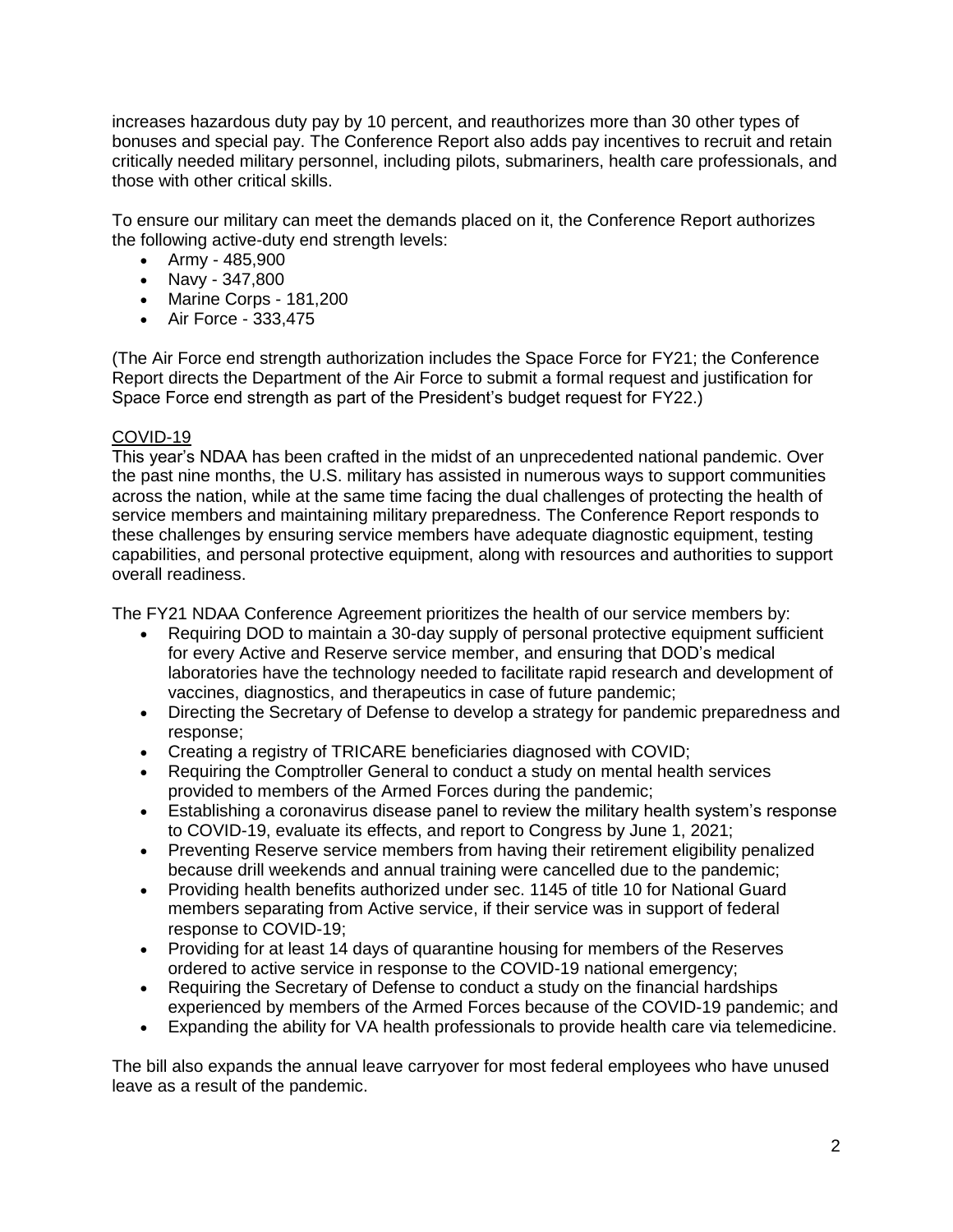## Family Readiness

The FY21 NDAA Conference Report recognizes that family readiness is critical to overall force readiness, morale, and health. To provide robust support for our military families and improve their well-being and resiliency, the agreement focuses on the following priorities:

#### *Spouse Employment*

The FY21 NDAA continues efforts to help military spouses find and keep good jobs, including expanding the My Career Advancement Account Program, improving the Military Spouse Employment Partnership Program, and allowing for the reimbursement of costs incurred to maintain professional licenses and credentials when permanently changing station, including an additional \$2.5 million for re-licensing.

#### *Child Care and Education*

The FY21 NDAA continues efforts to provide military families with flexible, affordable child care and access to quality education. The agreement authorizes a family discount for families with two or more children attending a Child Development Center and improves the availability of child care on military installations. In addition, the Conference Report authorizes additional funding to maintain the student-teacher ratios at DOD schools and increases funding for Impact Aid by a total of \$70 million to support school districts educating military children, which includes \$20 million for Impact Aid for children with severe disabilities.

The Conference Agreement includes numerous other reforms to support military families with children with special needs, including standardizing and improving the Exceptional Family Member Program and establishing requirements for the Office of Special Needs to develop and update individualized service plans.

The Conference Report also improves DOD efforts to track and respond to incidents of child abuse involving dependents of service members.

## *Housing*

The FY 2020 NDAA initiated the most comprehensive overhaul of the privatized military housing system since its creation over two decades ago. To follow up on its implementation and ensure our service members and their families are living in high-quality, healthy, and safe housing during their service, the FY21 NDAA Conference Report contains numerous oversight and assessment measures, including:

- Striking section 2830 of title 10, United States Code, which allows the Secretaries of the military departments to maintain substandard military family housing;
- Requiring DOD to implement the recommendations of the DOD Inspector General Report "Evaluation of the DOD's Management of Health and Safety Hazards in Government-Owned and Government-Controlled Military Family Housing" within 90 days of enactment;
- Requiring the DOD Inspector General to audit the medical conditions of service members and their families who have resided in unsafe or unhealthy military housing;
- Improving the identification and remediation of severe environmental hazards;
- Providing support for families who have been displaced from their privatized military housing and establishing best practices for mold mitigation in emergency situations;
- Holding housing companies accountable, including by requiring the inclusion of assessment of performance metrics in the annual publication on use of incentive fees for privatized military housing projects;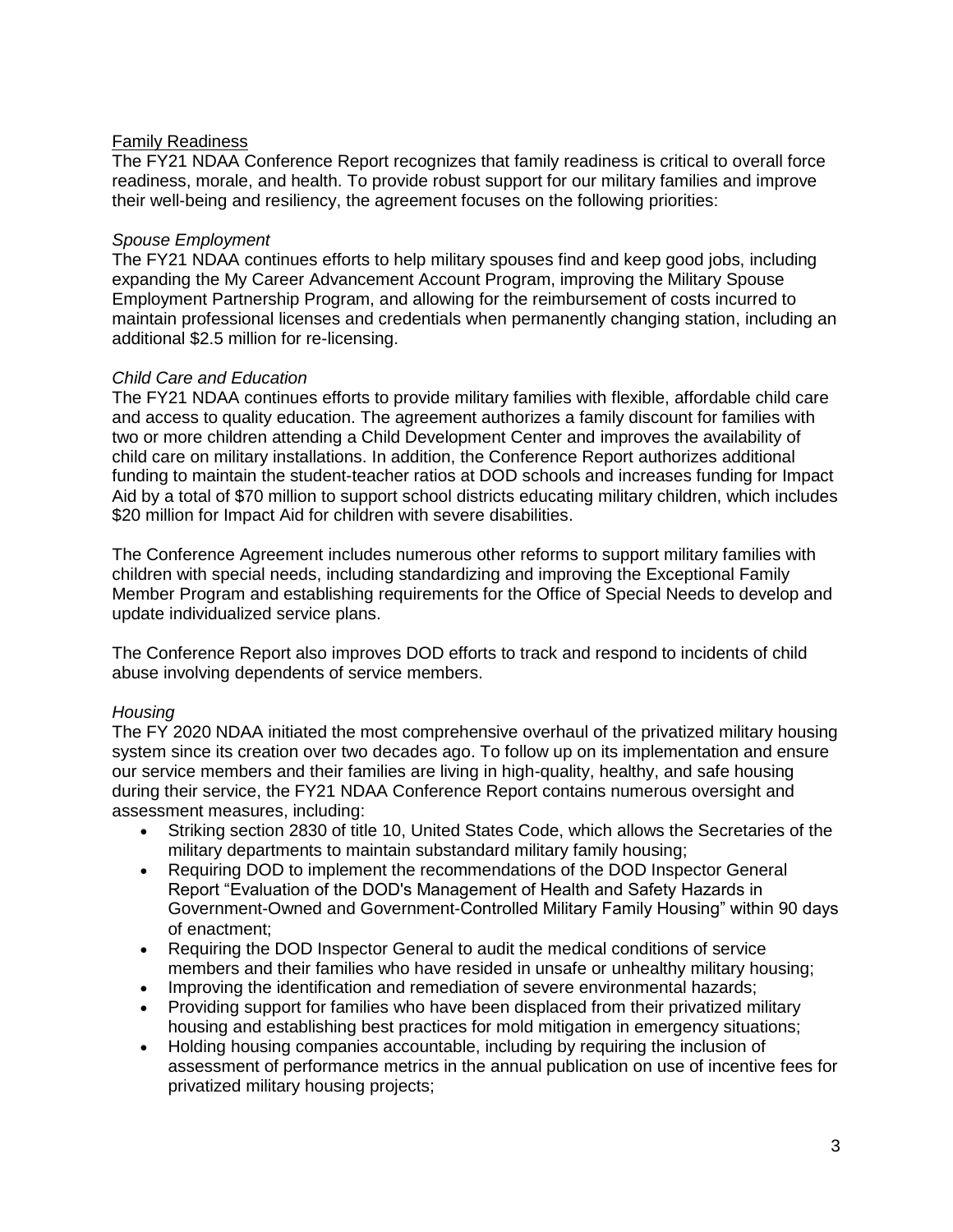- Applying the uniform code of basic housing standards for safety, comfort, and habitability for privatized military housing to all government-owned and government-controlled military family housing; and
- Providing authorities to ensure timely hiring of military housing office officials responsible for supervising privatized military housing projects.

## *Other Support for Service Members and Military Families*

- Requires the Secretary of Defense to develop a policy to ensure that a service member's career is not unduly affected by pregnancy, childbirth, or a medical condition arising from pregnancy or childbirth;
- Honors the enormous sacrifice made by families who have lost a loved one in service to our nation by improving assistance to Gold Star families and making the National Parks and Federal Recreational Lands Pass available at no cost to members of Gold Star families;
- Facilitates travel for families to visit seriously injured service members hospitalized overseas;
- Maintains the enacted FY20 funding levels for *Stars and Stripes*, while requiring a report detailing a business case analysis of continued operation of the publication; and
- Improves voting access and support for overseas service members and dependents.

#### Health Care

The FY21 NDAA Conference Report ensures DOD provides quality health care to service members, their families, and retirees, and improves medical readiness – all while maximizing value. Specifically, the NDAA takes steps to improve combat casualty care, encourages the use of telehealth and virtual health technologies, and prohibits the reduction of military medical end strength authorizations for 180 days following enactment. The agreement mandates a comprehensive clinical quality management program throughout the military health system. Additionally, the NDAA expands benefits available under TRICARE's Extended Care Health Option (ECHO) program, and it authorizes the sale of hearing aids for dependents of certain reserve component members.

DOD's most recent Annual Suicide Report showed a concerning rate of military suicide; accordingly, the conference report includes reforms to address mental health and prioritize suicide prevention. This includes making permanent a suicide prevention program for reserve components and requiring additional reporting to evaluate military suicides and suicide prevention efforts.

#### Sexual Assault/Military Justice

Building on provisions included in previous NDAAs to combat sexual assault in the military, the FY21 NDAA Conference Agreement includes numerous reforms to improve the reporting of sexual assault and harassment, protect the rights of victims, and provide for more effective responses for sex-related offenses. This includes:

- Requiring the Secretary of Defense to establish a policy that would allow victims of sexual assault to report the assault without fear of being disciplined for minor misconduct that was collateral to the sexual assault;
- Requiring DOD to develop a policy at the military service academies and military educational institutions to minimize the association between an alleged victim and the accused while the parties complete their course of study;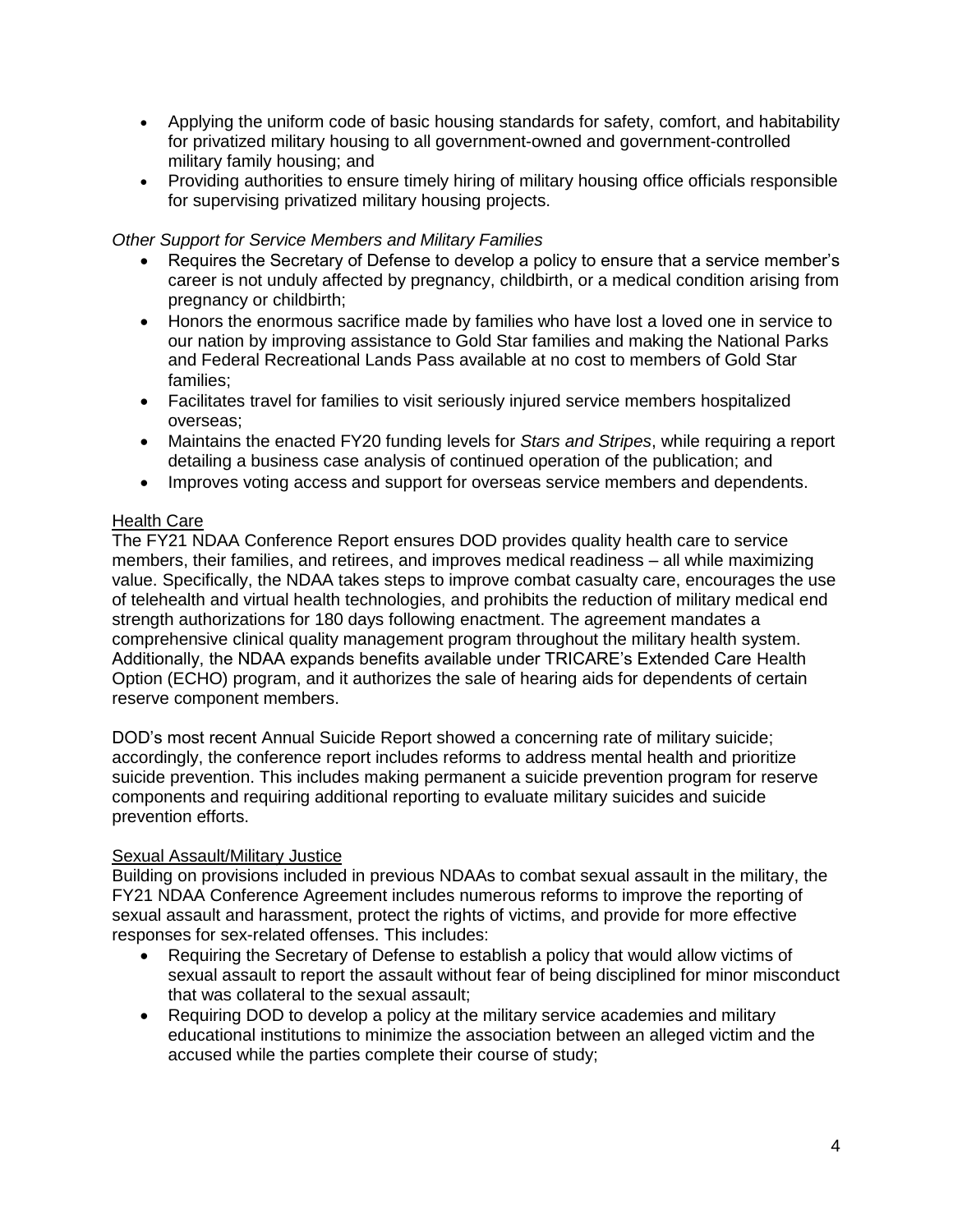- Requiring DOD to survey sexual assault response coordinators and sexual assault prevention and response victim advocates on their experiences in assisting victims of sexual assault and report on the results;
- Establishing statutory qualifications for military appellate court judges; and
- Establishing a statutory evidentiary standard for consideration of appeals of court-martial convictions based on sufficiency of the evidence.

#### Recruiting and Retaining a Quality Civilian Workforce

The DOD's civilian workforce is a critical component of the overall strength, readiness, and capability of our military force. Last year's NDAA included critical reforms to shift DOD"s approach to its civilian workforce, particularly with respect to recruitment and retention, and this year's NDAA Conference Report builds on those reforms to strengthen the national security workforce. For instance, the FY21 NDAA Conference Report authorizes higher wages for the most in-demand positions in science, technology, acquisition, and management.

The Conference Report also extends death and dismemberment benefits authorized to public safety officers to National Nuclear Security Agency nuclear materials couriers, emergency response team members, and others deployed by the Secretary of Energy to respond to a weapon of mass destruction or a radiological release.

In addition, the Conference Report expands paid parental leave to those federal agencies inadvertently left out in the FY20 NDAA.

## **Achieving Irreversible Momentum in Implementation of the National Defense Strategy**

Two years ago, the National Defense Strategy (NDS) outlined our nation's preeminent challenge: strategic competition with authoritarian adversaries that stand firmly against our American values of freedom, democracy, and peace. These strategic competitors — namely China and Russia — have increased military and economic aggression, worked to develop advanced technologies, expanded their influence around the world, and worked to undermine our own influence.

It is critical that we have the personnel, equipment, training and organization needed to deter and, if necessary, defeat our potential enemies. Following the investments and authorities provided in the FY19 and FY20 NDAAs, the FY21 NDAA Conference Agreement continues to accelerate implementation of NDS by aligning resources with its objectives, emphasizing a combat-credible force posture, and solidifying alliances and partnerships.

## Pacific Deterrence Initiative

The conferees recognize the enormous threats the United States faces in the Indo-Pacific region, particularly west of the International Date Line. To meet these challenges, implement the NDS, adequately resource our forces, and maintain a credible balance of power in the region, the FY21 NDAA Conference Report establishes the Pacific Deterrence Initiative (PDI). The PDI will send a strong signal to China and any potential adversaries, as well as to our allies and partners, that America is deeply committed to defending our interests in the region.

The PDI will focus on the following activities:

- 1. Enhancing the United States' deterrence and defense posture;
- 2. Increasing readiness and capability in the Indo-Pacific region; and
- 3. Deepening cooperation with allies and partners.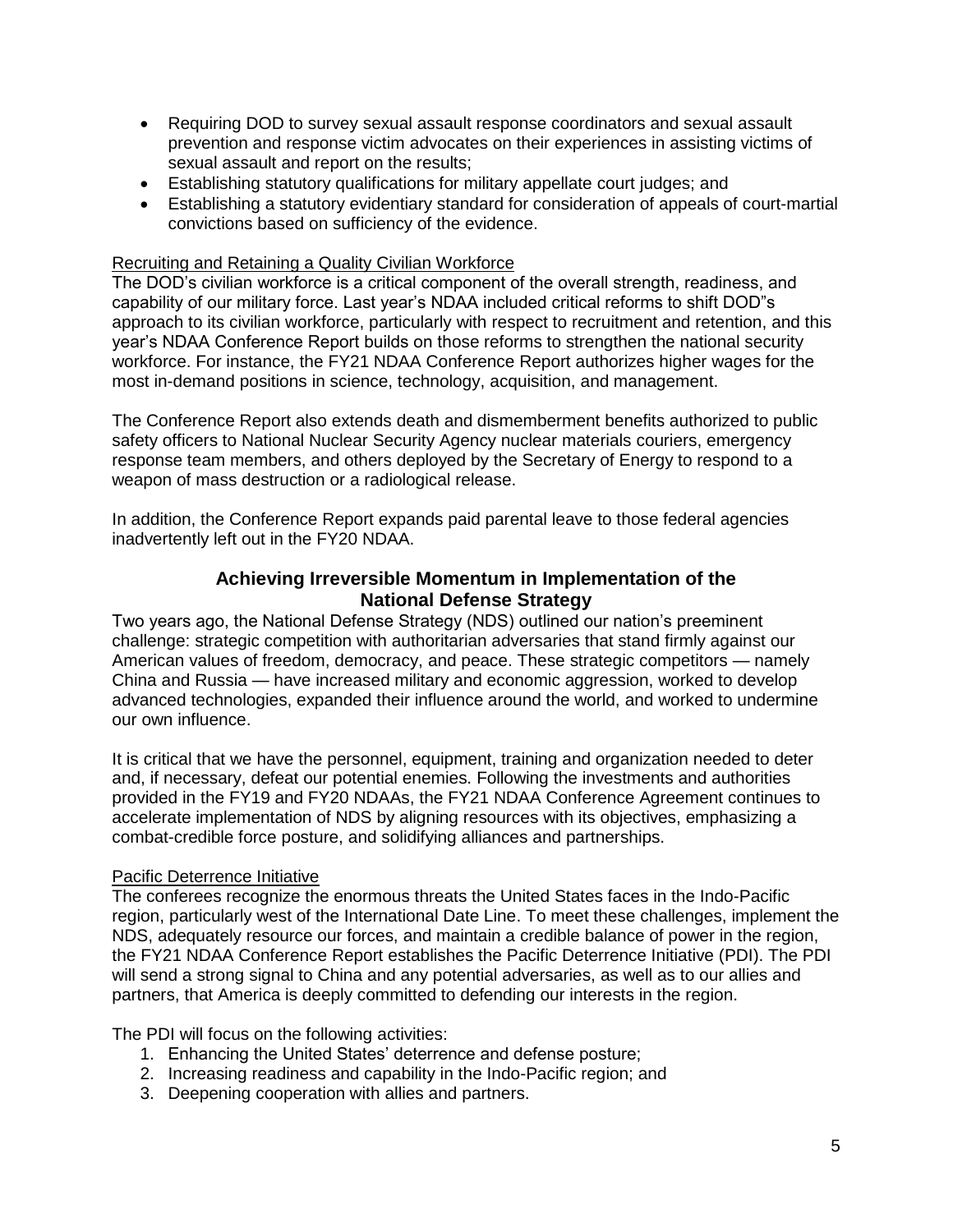In total, the provision authorizes \$2.2 billion to be invested for these purposes, the bulk of which was identified through budget reviews of existing programs and captured in a new budget display created by the Armed Services Committees. Within this total, the provision authorizes more than \$135 million above the President's budget request for the Army's Multi-Domain Task Force deployment to the region, the Mission Partner Environment, Joint Task Force Indo-Pacific, Counter-Terrorism Information Center, Joint Interagency Task Force-West, and military construction planning and design. The newly established PDI will enhance budgetary transparency and oversight — ensuring that available budgetary data is organized according to regional missions and combatant command priorities to best assess NDS implementation.

## China

In addition to establishing the PDI, the Conference Report also includes numerous provisions to deter China's malign behavior, position the United States for strategic competition, and protect our assets from infiltration, including:

- Protecting federal investments in defense-sensitive intellectual property, technology, and data from acquisition by China, including by:
	- $\circ$  Creating mechanisms to restrict employees or former employees of the defense industrial base from working directly for companies wholly owned by, or under the direction of, the Government of the People's Republic of China (PRC),
	- $\circ$  Requiring universities to share information on defense-funded research,
	- o Limiting funding for universities with Confucius Institutes, and
	- o Requiring the disclosure of external funding for federal grant recipients;
- Directing the President to create a whole-of-government strategy to impose costs on the PRC to deter industrial espionage and the large-scale theft of personal information by the PRC;
- Establishing a continuous assessment activity for industrial bases of foreign adversaries, beginning with China;
- Requiring the public reporting in the Federal Register of Chinese military companies operating in the United States;
- Prohibiting the commercial exports of covered defense articles and services and covered munitions items to the Hong Kong Police;
- Including efforts to pursue China's graduation from World Bank assistance; and
- Tasking the Department of Defense and a Federally Funded Research and Development Center with comprehensive comparative studies of the notoriously opaque Chinese and Russian defense budgets.

## Russia

As with China, long-term strategic competition with Russia poses a significant threat to the security of the United States. To deter and resist Russian aggression, the FY21 NDAA Conference Agreement:

- Extends restrictions on funds for military-to-military cooperation with Russia and any activities that would recognize Russian sovereignty over Crimea;
- Authorizes \$250 million for the Ukraine Security Assistance Initiative, including \$75 million for lethal assistance, and extends the authority to support Ukraine in deterring Russia;
- Requires a comprehensive assessment of Ukraine's military capabilities and capacity to defend its sovereignty against Russian aggression and a resource plan for security assistance to aid Ukraine in meeting its defense requirements;
- Establishes mandatory sanctions on Turkey for its acquisition of the Russian S-400 air missile defense system as required by the Countering America's Adversaries Through Sanctions Act (CAATSA);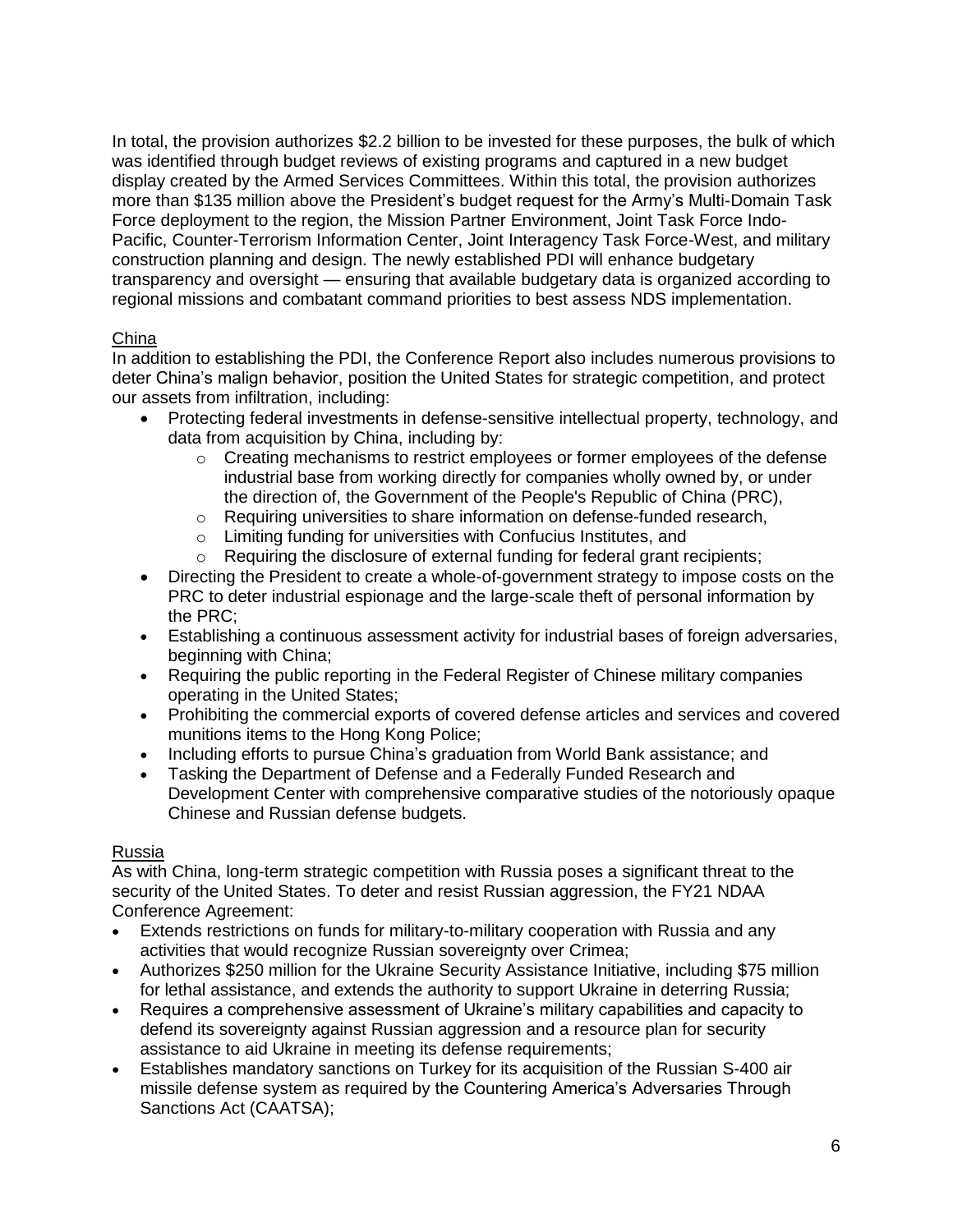- Extends the authority for training of Eastern European national security forces in multilateral exercises;
- Requires a report on Russian support to foreign racially and ethnically motivated violent extremist groups and networks inside and outside Russia and an assessment of the threats this poses to U.S. counterterrorism and national security interests;
- Authorizes full funding for the European Deterrence Initiative;
- Expands sanctions related to the construction of Russia's Nord Stream 2 pipeline projects;
- Requires an assessment of the value, cost, and feasibility of increased U.S. military presence in the Eastern Mediterranean and Black Sea regions;
- Requires the establishment of a coordinated and integrated program to train DOD personnel regarding the threat of foreign malign influence campaigns targeting them on social media; and
- Authorizes the Secretary of the Treasury to take special measures to combat Russian money laundering.

# Allies/Partners

The National Defense Strategy stresses the importance of developing and strengthening mutually beneficial alliances and partnerships to ensure the balance of power remains in our favor. With this in mind, the FY21 NDAA includes numerous provisions to support America's existing allies and partners, build new relationships, and ensure these allies and partners are well-positioned to counter existing and emergent threats. The Conference Report:

- Prohibits reducing the number of service members deployed to South Korea below 28,500 unless numerous certifications and requirements are met;
- Expresses support for the continued presence of U.S. forces in Germany and limits DOD's ability to reduce the number active-duty service members in Germany below 34,500 until an assessment on its impact has been completed;
- Provides new authorities for training and assistance to foreign partners to build capabilities for cyberspace security, defensive cyberspace operations, and air domain awareness operations, and expands eligibility for training at the Inter-European Air Forces Academy;
- Expands the authority for special operations forces to provide support to partners for irregular warfare;
- Requires additional reporting on outstanding reimbursements by partner nations under Acquisition and Cross-Servicing Agreements and on burden-sharing contributions by designated countries;
- Authorizes the participation of DOD personnel in the European Center of Excellence for Counter Hybrid Threats in Helsinki, Finland;
- Extends support to Israel by including the United States-Israel Security Assistance Act;
- Reaffirms commitments to and support for various allies and partners, including Taiwan, the Baltic states, India, Vietnam, and Japan;
- Requires issuance of Department-wide policies and programs, including the hiring and training of sufficient qualified personnel, to advance the implementation of the Women, Peace, and Security Act of 2017; and
- Provides measures that would strengthen, modernize, and improve oversight by the Secretary of the Treasury of its financial intelligence, anti-money laundering, and countering financing of terrorism programs and establish reporting requirements on beneficial ownership information.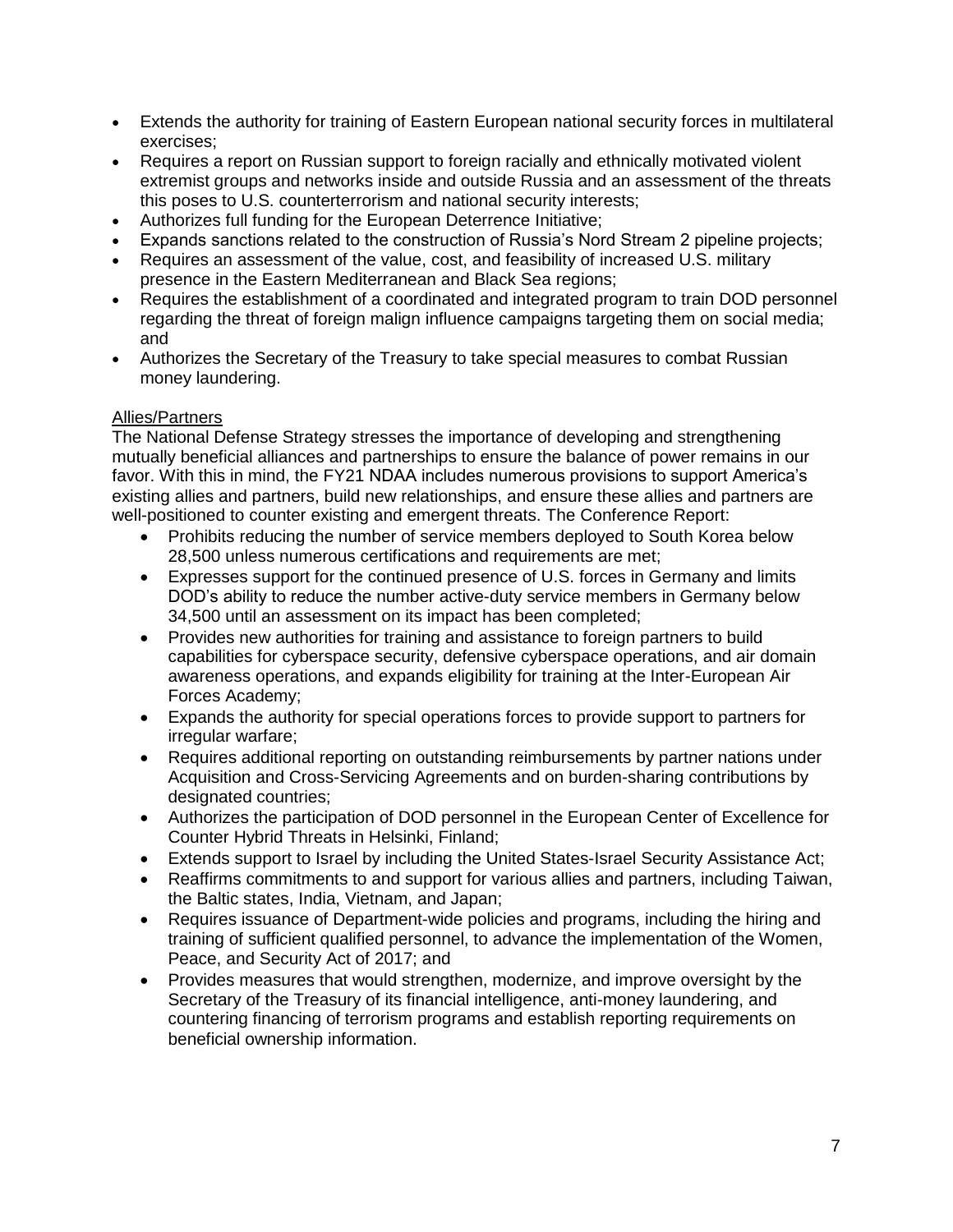# **Equipping our Military for the Wars of Today and Tomorrow**

The FY21 NDAA Conference Report ensures the United States protects our military advantage in all domains — in the skies and space, on the seas and on land, and in cyberspace.

## Superiority in the Air

- Establishes a minimum number of combat coded aircraft for most major mission areas in the U.S. Air Force and prohibits the divestment of combat-coded aircraft until the minima are reached to ensure that the Air Force meets NDS and combatant command requirements. This includes limitations on bomber, tanker, and airlift aircraft and maintains the fighter aircraft requirement;
- Requires the Secretary of Defense to submit an annual aviation procurement plan across all services and complete a study on the use of cost per effect vice flying hours as a key performance parameter for the Joint Capabilities Integration and Development System requirements process;
- Requires the Air Force to have no fewer than 386 available operational squadrons or equivalent organizational units and 3,850 combat-coded aircraft;
- Requires the Secretary of the Air Force to provide a comprehensive strategy for Air Force airborne intelligence, surveillance, and reconnaissance (ISR) assets to ensure alignment between requirements and future Air Force budget submissions;
- Provides dedicated Air Superiority aircraft in the European Command theater and limits divestment of F-15C aircraft in the theater;
- Increases funding for critical capabilities that will help the United States maintain air superiority in contested environments, including Systems of Systems Technology Integration Tool Chain for Heterogeneous Electronic Systems (STITCHES) and advanced air-to-air weapons;
- Authorizes \$9.1 billion to procure 93 Joint Strike Fighter aircraft, an additional 14 aircraft above the President's budget request, equipping our forces with the most advanced and capable fifth-generation aircraft;
- o Includes authorization to use the six F-35 aircraft that had been accepted by Turkey before they were removed from the F-35 program;
- Requires a ground moving target indicator (GMTI) radar capability prior to the retirement of the JSTARs aircraft;
- Increases MQ-9 procurement by a total of \$108 million and adds 16 aircraft to prevent premature termination;
- Supports Air Force pilot training to protect pilots and reduce the pilot shortage;
- Authorizes an additional seven C-130Js to further modernize our tactical airlift fleet;
- Requires the Secretary of the Air Force to provide higher fidelity program information including cost and schedule for the Advanced Battle Management System;
- Requires the Department to produce Joint All Domain Command and Control (JADC2) requirements and the Chief of Staff of the Air Force to certify that the current JADC2 efforts meet the requirements;
- Supports acceleration of the prototype and fielding of Low-Cost Attributable Aircraft Technology (LCAAT) systems and the SKYBORG program by adding \$50 million to augment our current air forces with autonomous unmanned aircraft that would pair with F-35 and other tactical aircraft to ensure air superiority for our warfighters;
- Ensures the Air Force and the Army are coordinated in their efforts to defend air bases and prepositioned sites outside the continental United States from current and emerging missile threat; and
- Prohibits the procurement of Armed Overwatch aircraft in FY21 and requires additional analysis on the requirements of special operations forces and potential materiel solutions to meet such requirements.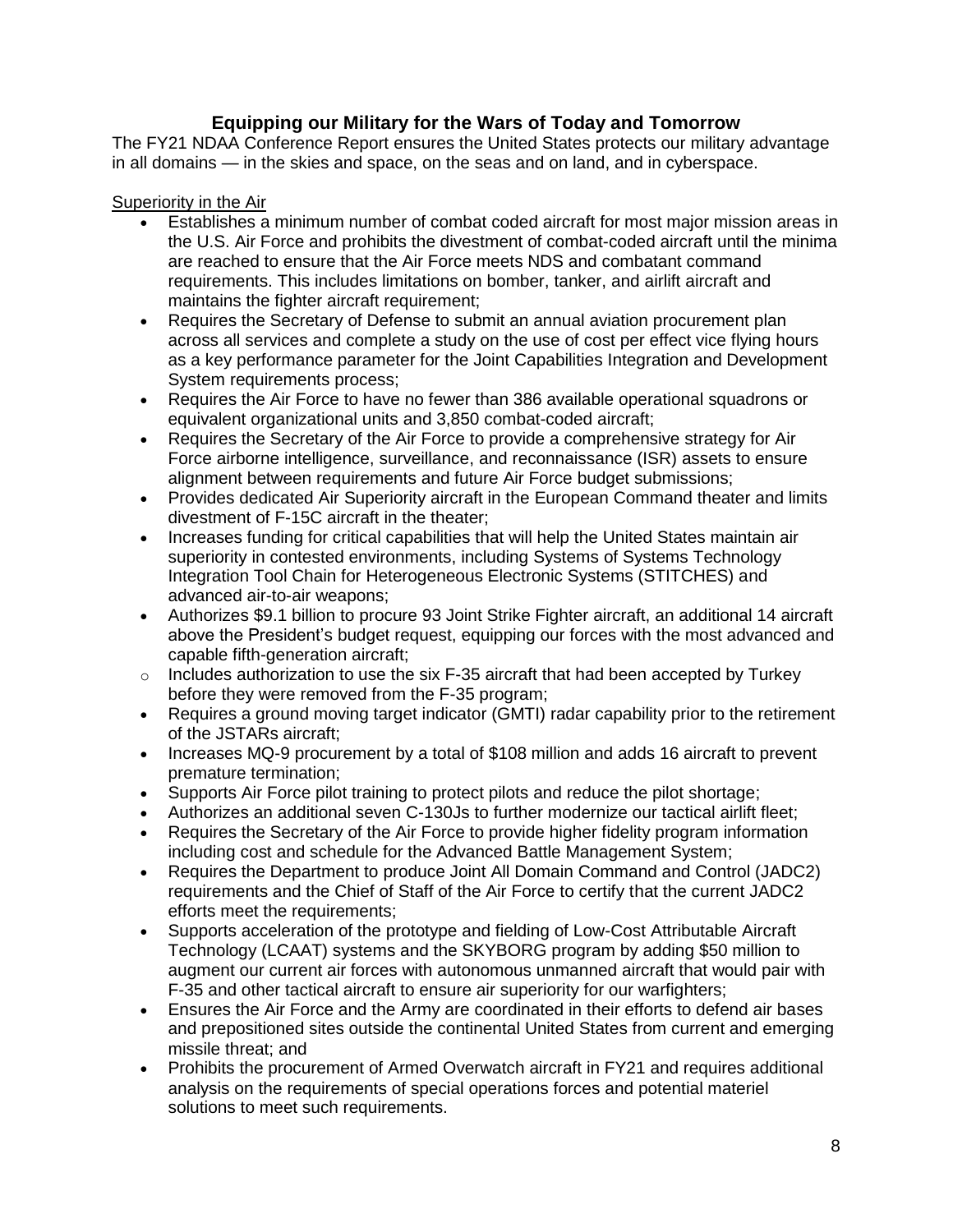## Superiority on the Seas

- Authorizes procurement of nine total battle force ships, including one additional *Virginia*class submarine, one additional Expeditionary Fast Transport, and one fewer amphibious ship (LPD-31 previously authorized by Congress), as compared with the President's budget request;
- Provides multi-ship contract authority for up to two *Columbia*-class submarines, three *San Antonio*-class amphibious ships, and one *America*-class amphibious ship;
- Authorizes \$500 million for the *America-*class amphibious assault ship designated LHA-9;
- Requires certain disclosures related to foreign government involvement in shipbuilding major defense acquisition program offers;
- Requires the Navy to qualify the main propulsion and electrical generation systems for certain unmanned surface vessels prior to vessel procurement;
- Requires the Navy to complete a land-based test program for *Constellation*-class frigates prior to the lead ship being available for tasking by operational military commanders;
- Establishes a Department of the Navy and Department of Labor joint shipbuilding industrial base working group;
- Enhances the efficiency of amphibious ship construction, saving almost \$1 billion over the next five years;
- Authorizes certain aspects of the Maritime Administration and Coast Guard;
- Requires the Navy to create a fighter aircraft force structure acquisition strategy and report on aircraft carrier air wing composition and carrier-based strike fighter squadrons to better prepare for potential conflicts envisioned by the National Defense Strategy; and
- Authorizes an additional eight P-8 aircraft to continue modernizing our anti-submarine capability.

# Superiority in Space

- Makes appropriate adjustments and technical amendments to ensure the newly created U.S. Space Force is optimally organized to protect U.S. interests in space while minimizing cost and bureaucracy;
- Does not allow the establishment of a Space Force reserve component, but directs the Secretary of Defense to provide recommendations on the preferred organizational structure and integration of the reserve components;
- Directs the Chairman of the Joint Chiefs of Staff and service chiefs to report on the space-related missions and expertise that should remain within each service and whether they require organized or liaised Space Force personnel;
- Makes technical and conforming amendments needed to continue implementation of the Space Force;
- Authorizes the voluntary transfer of personnel to the Space Force;
- Prohibits the transfer of military installations to the Space Force prior to analysis by the Secretary of the Air Force being presented to the congressional defense committees.
- Directs the Space Force to continue working with research institutions to establish critical research infrastructure and develop the future workforce;
- Encourages the establishment of a space training and readiness command that utilizes existing infrastructure to minimize cost and bureaucracy;
- Continues development of the space technology base, including launch vehicles and responsive launch, and recognizes the maturity of reusable space launch capability,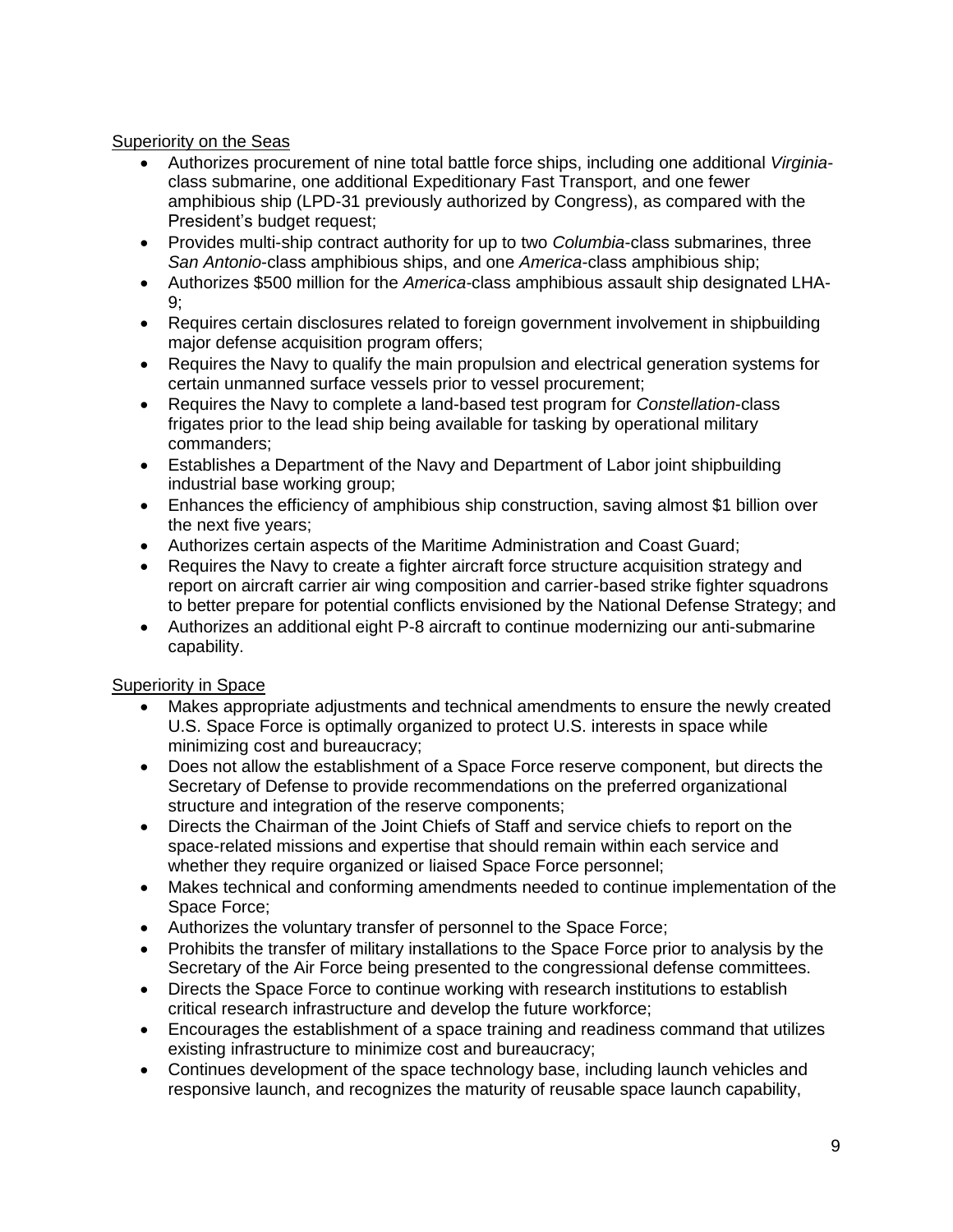- Authorizes increased funding for space domain awareness, launch development, and space-based surveillance capability;
- Accelerates the acquisition of space systems;
- Directs the Secretary of the Air Force to provide a report on the selection process and criteria used to determine the permanent site for Space Command Headquarters; and
- Directs the National Security Space Launch (NSSL) program phase 2 to be implemented to sustain a healthy space industrial base and requires the Secretary of the Air Force to develop technologies to support NSSL in the future.

## Superiority on Land

- Supports critical Long-Range Precision Fires and Integrated Air and Missile Defense (IAMD) priorities of the Army including Precision Strike Missile, Hyper-Velocity Projectiles, Lower-Tier Air Missile Defense Sensor, High-Energy Lasers, Indirect Fire Protection Capability Increment 2, and the IAMD Battle Command System;
- Requires a joint review of Integrated Air and Missile Defense emerging advanced threats, projected capabilities and force structure, and planned investments to ensure a robust, layered, and integrated defense;
- Accelerates joint counter unmanned aerial systems (C-UAS) capabilities by adding more than \$47 million for C-UAS research, experimentation, testing, operational demonstration, and the newly established Joint C-UAS Office;
- Authorizes additional funding to accelerate Army Multi-Domain Task Forces in the Indo-Pacific;
- Supports the budget request for 60 UH-60L/M/V Blackhawks, 50 AH-64E Apaches, and 6 MH-47G Chinooks;
- Provides for an additional \$165 million to the CH-47 Chinook helicopter program for 5 CH-47F Block-II aircraft and advance procurement for future aircraft;
- Supports the Future Vertical Lift program request, and increases investment in Future Long Range Assault Aircraft advance development;
- Supports robust investment in close-combat forces lethality efforts including the Integrated Visual Augmentation System, body armor modernization, small-unit robotics, and the Soldier Enhancement Program; and
- Supports the Army's revised acquisition strategy for the Optionally Manned Ground Vehicle, and increases investment in Next Generation Combat Vehicle technologies.

## Nuclear Forces

The United States' nuclear forces continue to be the foundation of our nation's security and are a critical element of a deterrence strategy that promotes peace and security around the world, particularly as potential adversaries expand and enhance their own nuclear forces. The conference agreement authorizes funds for the sustainment and modernization of our nuclear deterrent, including Nuclear National Security Administration (NNSA) weapons programs and infrastructure recapitalization; Department of Defense submarines, ballistic and cruise missiles, aircraft, and command and control systems; as well as nuclear non-proliferation activities to meet critical national defense requirements in support of the National Defense Strategy.

Additionally, the report better aligns the NNSA and DOD budget processes by modifying and clarifying the Nuclear Weapons Council's (NWC) roles and responsibilities. This includes updating the process by which the NNSA budget is prepared to ensure that the NWC is more involved in the development of the budget and is better able to determine whether the NNSA budget request meets our military's requirements, while improving transparency to Congress.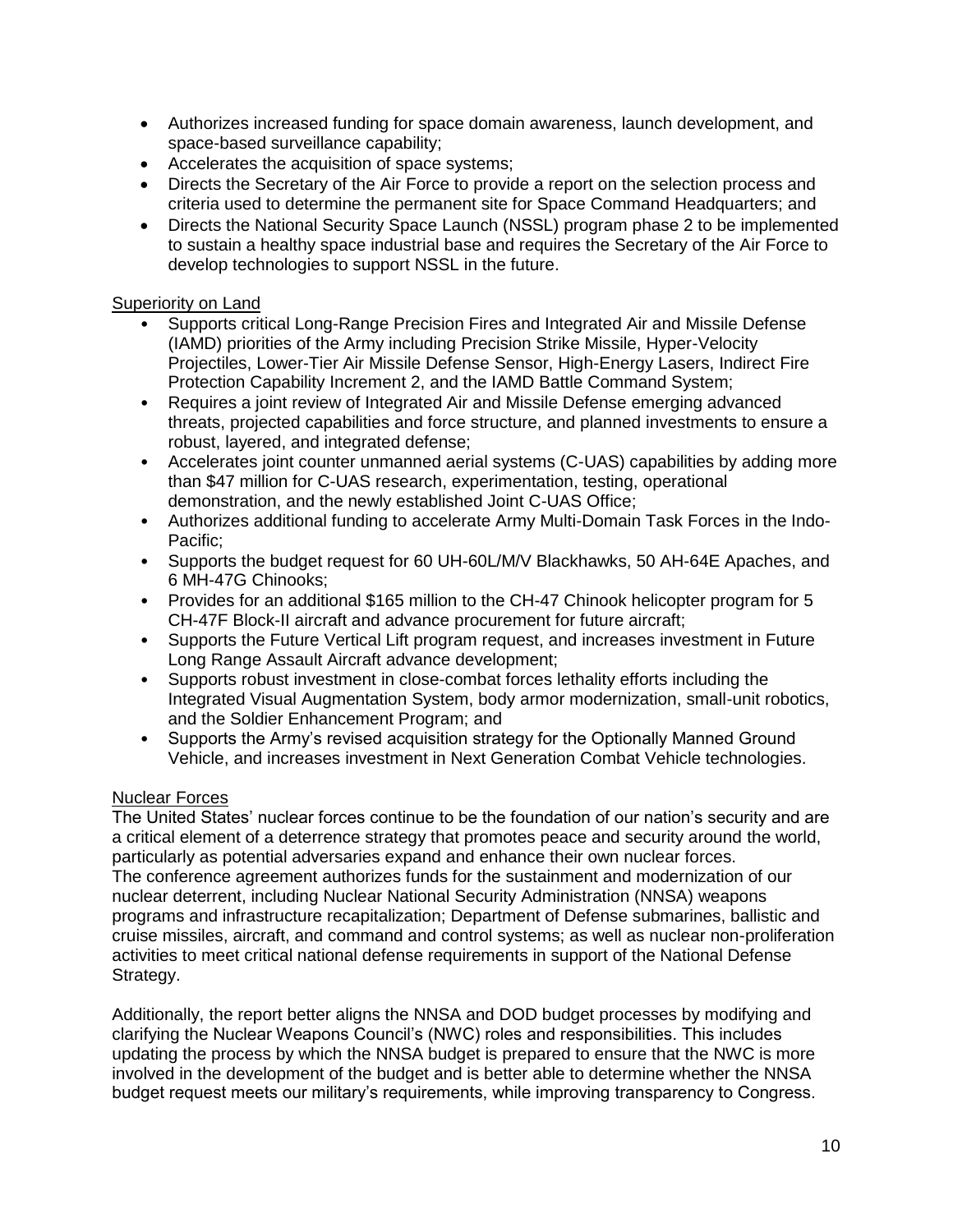The Conference Report encourages the NNSA to continue modernizing our nation's nuclear stockpile, including the development of the W93 warhead, while strengthening governance and management of the joint nuclear weapons life cycle process. It also continues to support the maintenance of an appropriately-sized intercontinental ballistic missile force to deter large-scale strategic attacks, and does not place any additional limitations on the testing capabilities needed to ensure a safe, secure, and effective nuclear weapons stockpile.

# Maintaining or Regaining our Technological Advantage

As our strategic competitors develop advanced weapons, equipment, and technology, the United States risks losing our comparative advantage – and in some cases, we already have. The FY21 NDAA Conference Agreement directs deliberate investments and implements knowledge-based policies that will accelerate innovation, with a particular focus on technology areas deemed critical to the NDS, such as hypersonic weapons, artificial intelligence, directed energy, quantum computing, biotechnologies and beyond. The FY21 NDAA Conference Report:

- Establishes a steering committee on emerging technology and national security threats
- Continues U.S. leadership in artificial intelligence (AI) research and development and accelerates DOD's research and development into AI capabilities;
- Encourages the development of hypersonic weapons, as well as defense against the hypersonic weapons of our competitors;
- Includes several provisions designed to recruit and retain talent with science and technology expertise, including authorizing higher pay for the most in-demand skillsets and requiring a study comparing methods for recruiting and retaining technology researchers used by both the U.S. and Chinese governments;
- Encourages a tailored approach to prototyping critical subsystems to mature new technologies and reduce technical risks for lead ships in new classes of naval vessels;
- Supports the development of fifth-generation (5G) wireless networks;
- Requires an assessment of U.S. efforts to develop biotechnologies and biotechnology capabilities as compared to our adversaries; and
- Requires an independent technical risk assessment and certification by the Secretary of the Navy prior to contracting for certain unmanned surface vessels with Research, Development, Test, and Evaluation funding.

# **Strengthening Cybersecurity**

The FY21 NDAA Conference Report ensures that the United States protects its dominance in cyber space. To this end, the Report adopts 23 recommendations from the Cyberspace Solarium Commission, which was established in the FY19 NDAA. These include provisions to:

- Establish the National Cyber Director position within the Executive Office of the President;
- Strengthen the Cybersecurity and Infrastructure Security Agency (CISA) at the Department of Homeland Security;
- Codify the importance of critical infrastructure to domestic cybersecurity;
- **Empower the government to better protect against cyber attacks;**
- Assess the establishment of a defense industrial base threat information sharing program and defense industrial base threat hunting program;
- Add a force structure assessment in the quadrennial cyber position review; and
- Conduct a review of existing statutes, rules, and regulations that govern the use of the National Guard in response to significant cyber incidents.

Other provisions related to enhancing our nation's cybersecurity strategy and cyber warfare capabilities include: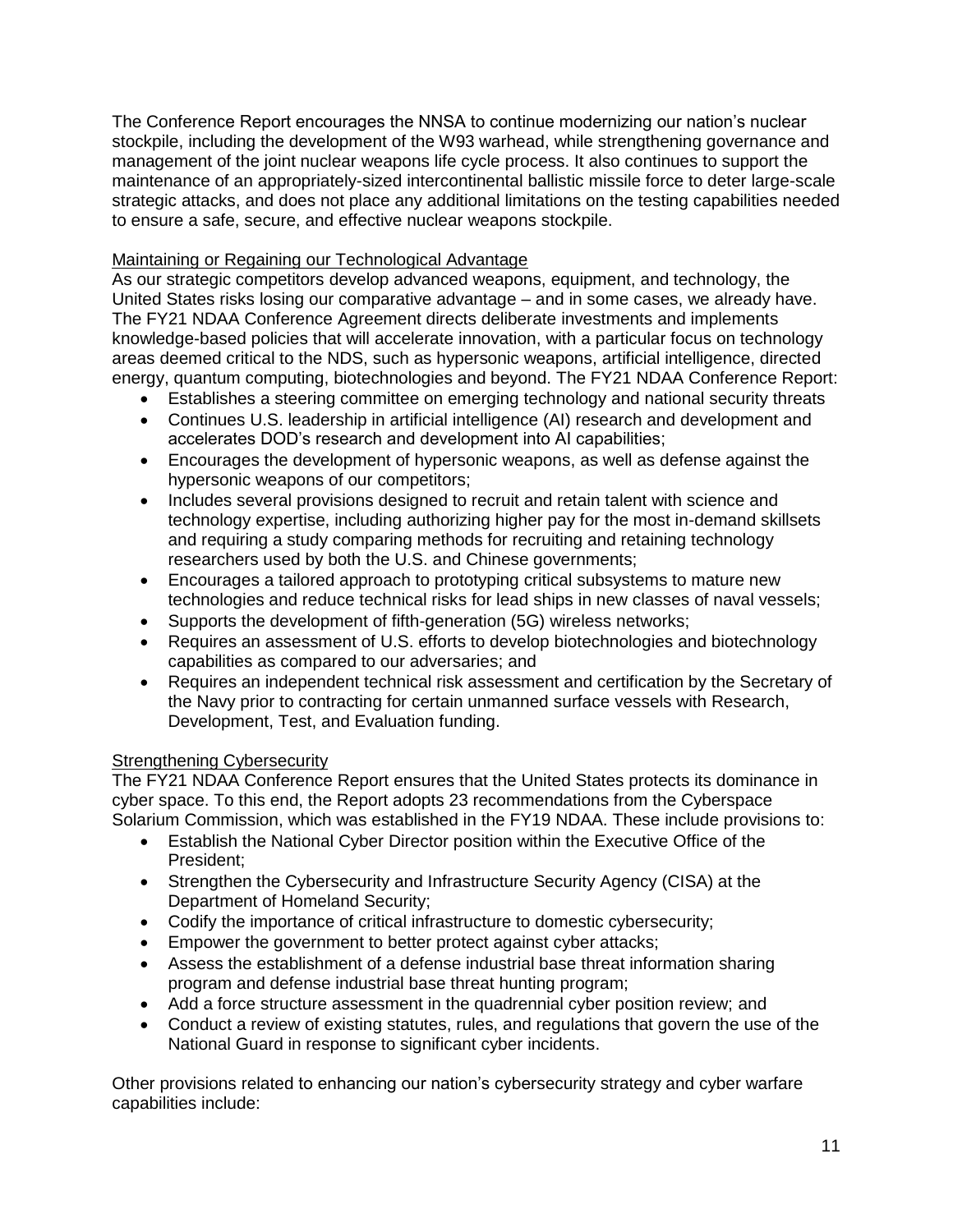- Updating the responsibilities of the Principal Cyber Advisor to lead coordination of all policies and programs related to defense industrial base cybersecurity;
- Evaluating options for establishing a cyber reserve force;
- Requiring the Secretary of Defense to develop a framework for cyber hunt forward operations that will improve effectiveness and consistency in efforts coordinated with foreign partners; and
- Setting up a pilot program on the use of speed-based metrics to evaluate the effectiveness of cybersecurity providers, products and technologies.

## **Reshaping Pentagon Management to Maximize Innovation, Accountability, and Lethality**

For our military to perform at its best, the Pentagon must operate as a modern, responsive, 21<sup>st</sup>century enterprise, while making the most of limited resources. Since the FY15 NDAA, Congress has instituted major reforms to the Pentagon's bureaucracy and business systems and practices. Continuing to build on previous legislation, the FY21 NDAA Conference Report encourages the Pentagon to continue to strengthen the defense industrial base, to improve the efficient, effective, and economical administration and operation of the Department, to continue implementation of significant acquisition reforms, and to reduce waste and redundancies wherever possible. In particular, the Conference Report takes steps to address overreliance on manufacturing in China and requires the Secretary of Defense to issue guidance on reform and to deliver a new framework for reform that focuses on true reform activities, rather than a collection of "efficiencies" created by program delay or cancellation, or changes in requirements.

## National Security Innovation Base and Supply Chain

For the past several years, the Armed Services Committees have had increasing concerns over the vulnerability of the defense industrial base, including the ability to attract new performers and an overreliance on manufacturing by foreign adversaries. COVID-19 further exposed these vulnerabilities. The Conference Report continues to reshape a National Security Innovation Base by:

- Elevating the Deputy Assistant Secretary of Defense for Industrial Policy to a Senateconfirmed Assistant Secretary, in line with how important this area has become;
- Emphasizing industrial cooperation within the National Technology and Industrial Base and establishing a process to consider additional member countries;
- Encouraging the Department to further align small business initiatives explicitly in support of industrial policy objectives;
- Directing a comprehensive approach to assess supply chain risks for a list of highpriority items, including: microelectronics, medical devices, pharmaceuticals, and aluminum;
- Restricting sourcing for certain items, including strategic and critical materials, certain components for naval vessels, and electronics such as microelectronics and printed circuit boards;
- Requiring the national security strategy for the national technology and industrial base to specifically asses gaps related to drugs, biological products, and critical medical supplies; and
- Mandating recipients of federal agency contracts or grants to disclose beneficial ownership.

## Transparency and Accountability

The Conference Report also encourages the Department to increase transparency and improve coordination with Congress by modernizing its processes for responding to congressional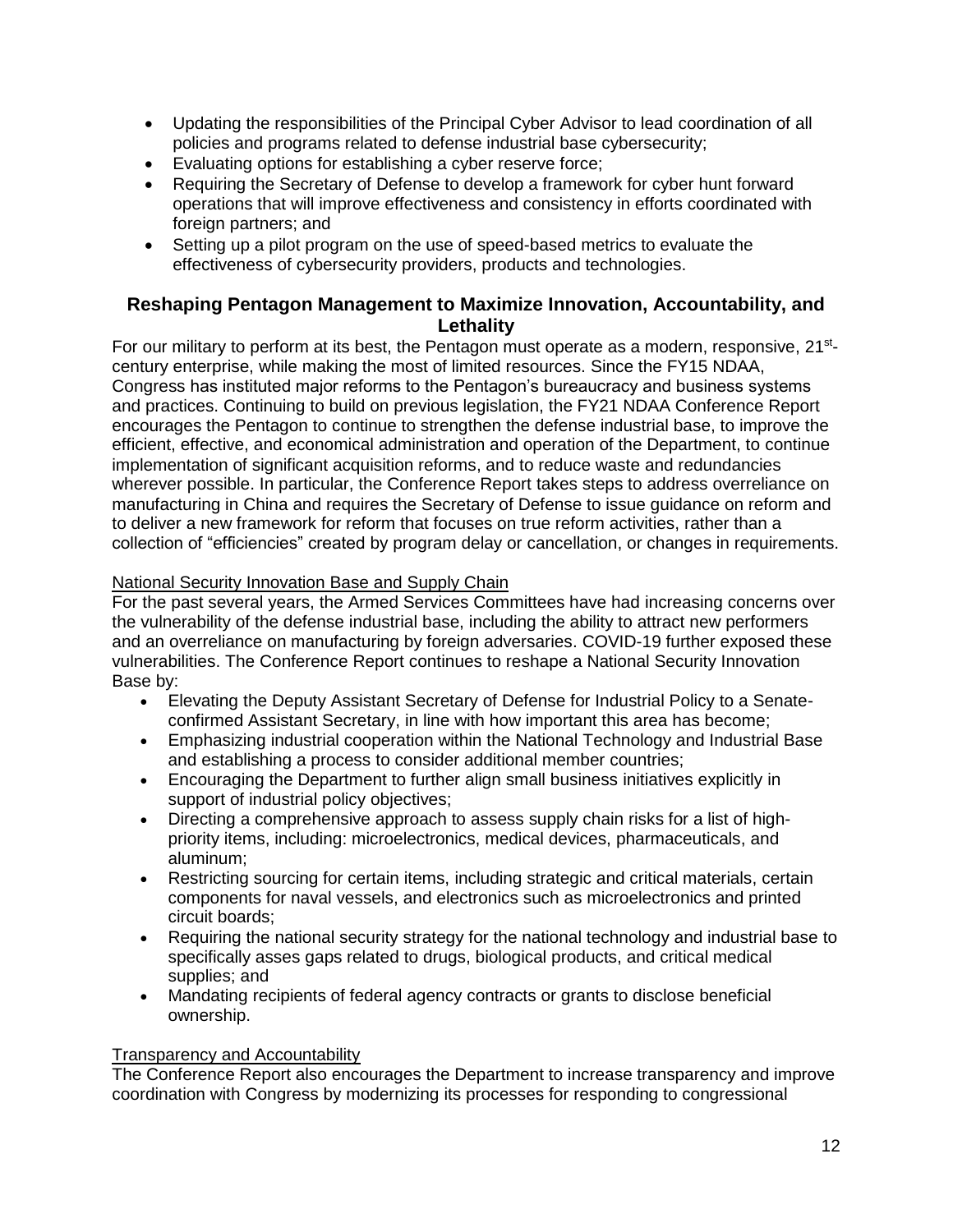reporting requirements and creating congressional budget justification materials. The report requires the Assistant Secretary of Defense (Legislative Affairs) and the Chief Information Officer to work together to modernize the Pentagon's outdated system for managing congressionally required reports and provides \$1 million for modernizing that system, which is also intended for use by the Armed Services Committees.

The agreement also requires the Government Accountability Office to review steps taken by the Department of Defense and the Armed Services Committees to modernize the congressional reports process and system. The Conference Report requires the Under Secretary of Defense (Comptroller) to deliver an annual report to the congressional defense committees with ideas for modernizing the congressional budget justification materials in support of increased and more responsive transmission of budgetary data to the committees.

The Conference Report also requires biannual reporting on the implementation of U.S. Special Operations Command's Comprehensive Review of Special Operations Forces Culture and Ethics.

# Audit

The Conference Report encourages DOD to be a responsible steward of taxpayer funds by ensuring it has sufficient resources and appropriate levers in place to conduct its independent annual financial audit and work toward a clean audit, first by including a permanent extension of the Financial Improvement and Audit Readiness report requirement. The report also requires the Under Secretary of Defense (Comptroller) to establish incentives to achieve auditability and unqualified opinions, and it tasks the same office with providing unfunded requirements to Congress to potentially accelerate audit-related activities.

## Implementation of Acquisition Reform

The Conference Report continues implementation of acquisition reform, including:

- Directing assessments of how the services manage risk and develop requirements under the Department's new Adaptive Acquisition Framework;
- Requiring the Department to take steps to better balance security and innovation in software development and acquisition;
- Requiring digital modernization of the Department's analytical and decision-support processes for managing and overseeing acquisition programs;
- Strengthening requirements for the planning, execution, and oversight of life cycle sustainment activities to reduce the total cost of weapons systems and improve reliability and maintainability; and
- Transferring and reorganizing certain acquisition statutes in Title X.

# Improving Civilian Leadership at the Pentagon

The FY21 NDAA Conference Report repeals the creation of the DOD Chief Management Officer position.

The Conference Report also clarifies the responsibilities of the Assistant Secretary of Defense for Special Operations and Low-Intensity Conflict to ensure effective civilian oversight and advocacy of Special Operations Forces and to ensure this force is appropriately aligned with the objectives of the National Defense Strategy.

Finally, the Conference Report reestablishes the Assistant Secretary of Defense for Energy, Installations, and Environment.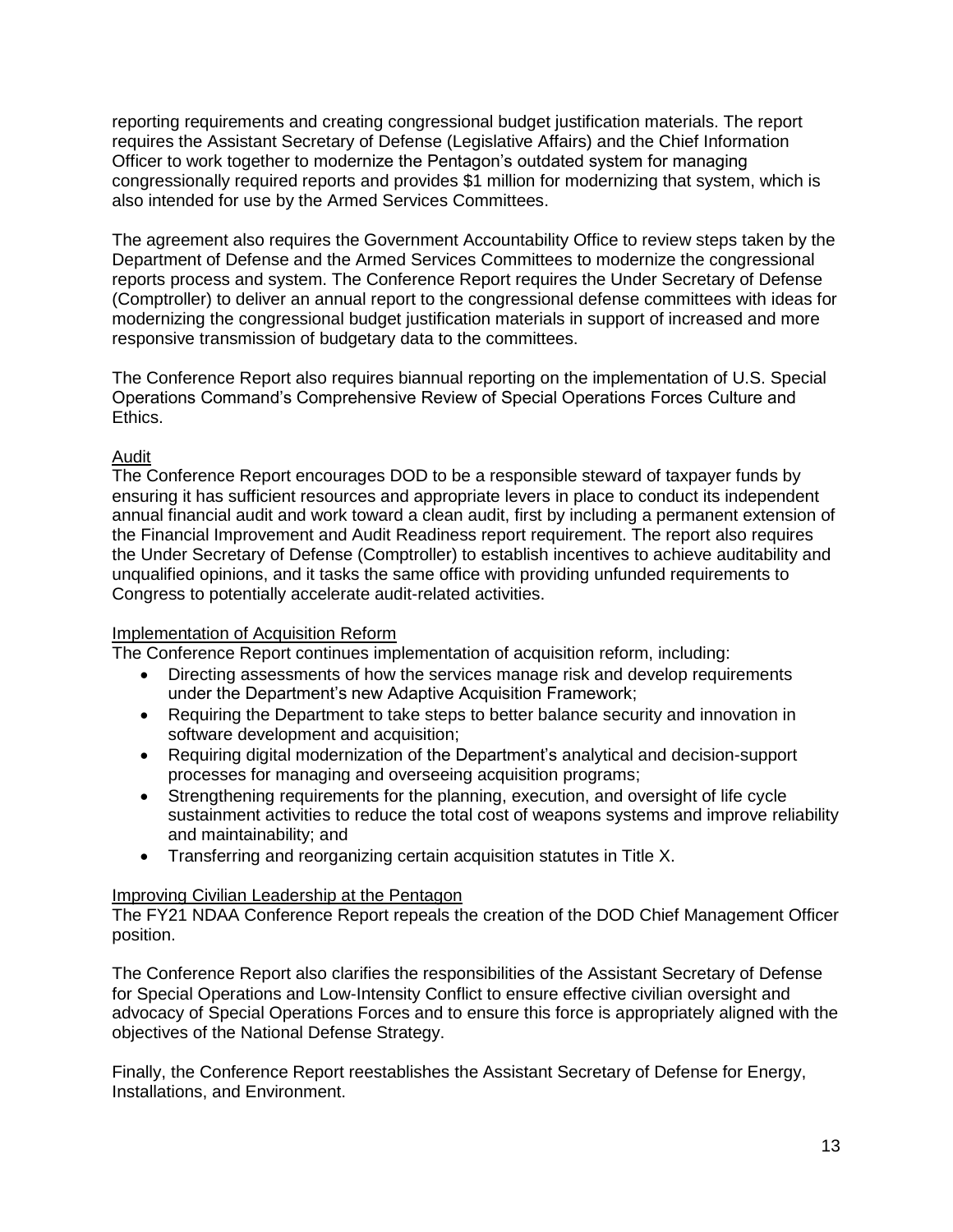## **Combating Transnational Threats**

While the National Defense Strategy prioritizes strategic competition as our top security challenge, the United States faces numerous complex threats, including those posed by terrorist organizations around the world. To address these threats, the FY21 NDAA Conference Report extends and strengthens authorities intended to support the capabilities of international partners to combat terrorism so the U.S. can enhance its focus on NDS priorities.

## U.S. Central Command

The FY21 NDAA extends the authorization for DOD to provide support for reconciliation activities led by the Government of Afghanistan and authorizes \$4 billion to providing assistance to the Afghan National Security Forces. The agreement requires the Administration to submit a comprehensive, interagency assessment of the risks and impacts before using funds to draw down U.S. military personnel in Afghanistan below 4,000 or current levels and again before drawing down below 2,000, in recognition of the U.S.-Taliban and U.S.-Afghanistan agreements from February 29, 2020, and any future agreements. The conference agreement requires the resumption of comprehensive budgetary information for U.S. expenditures in support of Operation Freedom's Sentinel and a report on U.S. efforts to train and advise Afghan security forces regarding civilian harm mitigation. Finally, the Conference Report extends the Special Immigrant Visas program for Afghan partners who put their lives on the line supporting the U.S. mission in Afghanistan.

The conference agreement continues support for the Iraqi Security Forces, vetted Syrian groups, and other counterterrorism partners. The report also prohibits the use of funds to provide weapons or any form of support to al-Qaeda, the Islamic State of Iraq and Syria, al-Shabaab, the Islamic Revolutionary Guard Corps, and other terrorist organizations. Furthermore, the Conference Report requires more detailed budgetary information in future years with respect to DOD activities to defeat ISIS and counter Iran's malign behavior

The Conference Agreement includes a statement of policy on the conflict in Yemen and requires additional reporting on the provision of U.S. support to the Saudi-led coalition.

#### Africa

The FY21 NDAA Conference Report addresses priority unfunded requirements of United States Africa Command to enhance force protection and personnel recovery and casualty evacuation of U.S. troops operating on the continent. It also requires the Secretary of Defense to brief the congressional defense committees if a decision is made to reduce the number of specified United States Armed Forces by more than 20 percent of current force levels on the continent. Further, the legislation requires a report on the activities and resources required to enhance security and economic partnerships between the United States and African countries.

#### GTMO and Detention Policies

The FY21 NDAA continues long-standing prohibitions on transferring Guantanamo Bay (GTMO) detainees to the U.S. or certain other countries, on constructing or modifying new detention centers to house GTMO detainees in the U.S., and on closing or relinquishing control of GTMO.

**Prioritizing and Protecting our Military Installations and Infrastructure** Military Construction